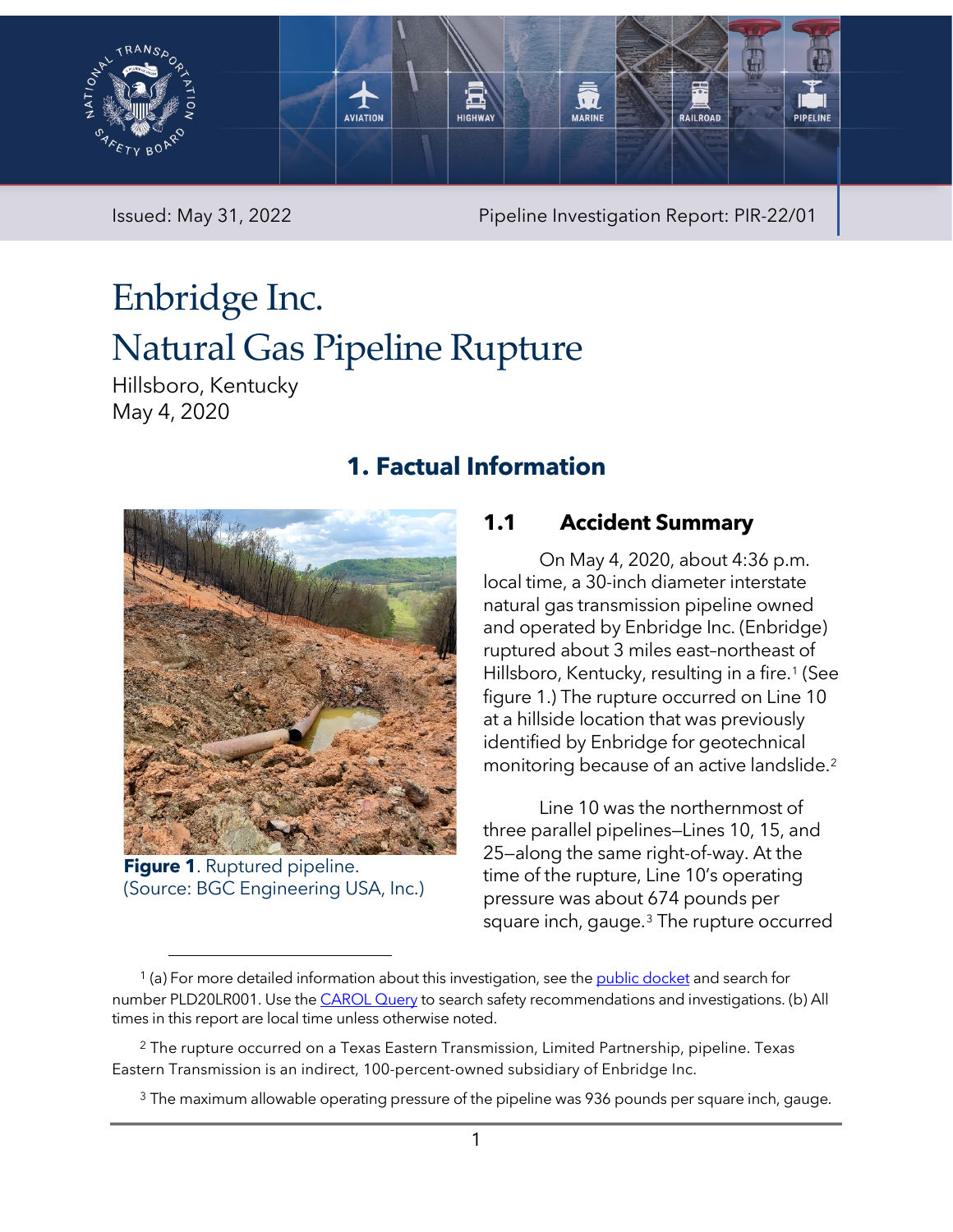at a girth weld at an elevation of about 923 feet.[4](#page-1-0) There were no fatalities or injuries, and Enbridge estimated the cost of property damage and emergency response at \$11.7 million.

### **1.2 Integrity Management**

In the years before the rupture, several indications were available to Enbridge that Line 10 was exposed to external loads (loads transmitted to a pipeline from an external source):

- Results of an April 17, 2018, in-line inspection (ILI) indicated pipeline movement of about 4.2 feet.<sup>[5](#page-1-1)</sup>
- On October 9, 2018, Enbridge identified the rupture location as a potential geohazard.
- On April 16, 2019, an aerial patrol observed erosion on the right-of-way near the rupture location.
- Results of a June 7, 2019, ILI indicated pipeline movement of about 5.2 feet.
- A July 8, 2019, ground inspection identified scarps.<sup>6</sup>

In 2019 and 2020, Enbridge evaluated Line 10 for geohazard threats. After a site assessment in October 2019 and analysis comparing the strain exerted on the pipeline (tensile strain demand) to the strain capacity of the pipeline (tensile strain capacity), Enbridge determined that urgent action was not required but recommended monitoring and mitigation of the identified threats.<sup>[7](#page-1-3)</sup>

In February 2020, Enbridge held a multidisciplinary review meeting to determine the monitoring and mitigation plan for this location. Based on estimated tensile strain demand and other geotechnical considerations, Enbridge planned to install strain gauges and improve drainage. According to Enbridge, they also planned to complete

<span id="page-1-0"></span><sup>4</sup> A *girth weld* is used to join two pipes along their circumference. The girth weld that ruptured had been hydrostatically tested before the pipeline's initial service in 1952 and retested in 1986; a hydrostatic test involves filling the pipeline with water at a predetermined pressure to test the pipeline's integrity.

<span id="page-1-1"></span><sup>5</sup> *In-line inspection* is an internal pipeline inspection technique that uses magnetic flux leakage, ultrasound, eddy current, or other sensing technology to locate and characterize indications of defects, such as metal loss or deformation in the pipeline.

<span id="page-1-2"></span><sup>6</sup> A *scarp* is a steep surface of exposed material produced by differential, or non-uniform, ground surface movement.

<span id="page-1-3"></span><sup>7</sup> (a) The *tensile strain demand* is the amount of strain that is being exerted on the system or material, whereas the *tensile strain capacity* is the amount of strain that the system or material can withstand; strain can be expressed as a ratio or percentage. (b) Enbridge estimated a tensile strain demand of 0.6 percent by adding the maximum bending strain at a girth weld to the estimated axial strain. (c) The tensile strain capacity analysis assumed a flaw 2 inches in length and 0.0394 inches in depth. (d) After applying a safety factor, Enbridge determined that the tensile strain capacity threshold was 1 percent for the girth welds.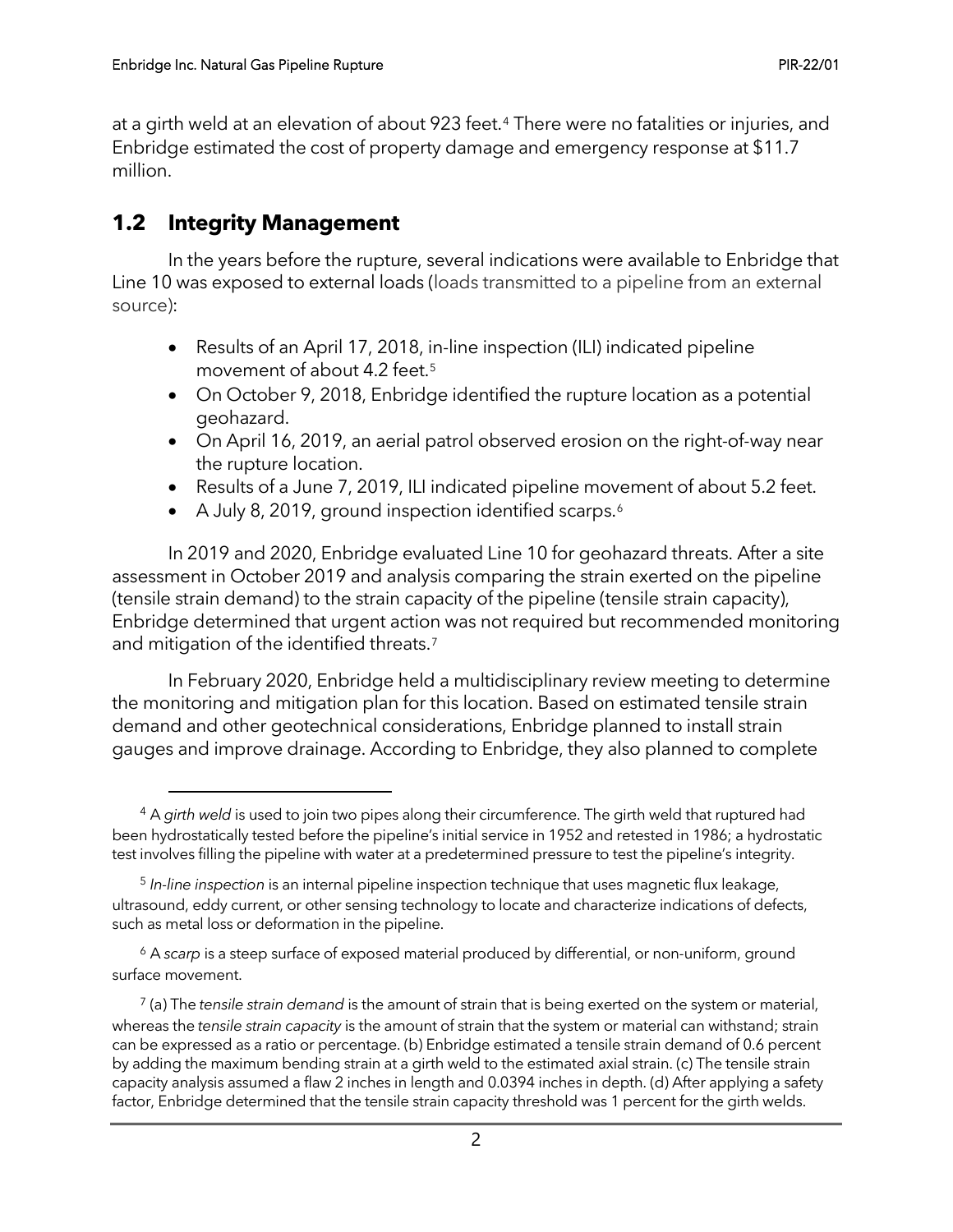additional monitoring, mitigation, and stress relief in summer 2020. The rupture occurred before the monitoring and mitigation activities were completed.

## **1.3 Postaccident**

#### **1.3.1 Postaccident Geotechnical Assessment**

Following the rupture, a contractor directed by the National Transportation Safety Board (NTSB) found that the area around the incident site was highly susceptible to landslides and determined that Line 10 was situated in past landslide deposits at the rupture location. The contractor concluded that Line 10 was installed within a landslide feature that was accelerating, causing a rapid increase in strain on the pipeline before the rupture. The contractor indicated that landslide acceleration in the 6 months before the rupture was likely driven by high levels of precipitation, pre-existing cracks in the soil, ground water movement along the pipeline trenches, and loading from grading activities.

#### **1.3.2 Postaccident Metallurgical Testing and Tensile Strain Analysis**

Other contractors directed by the NTSB evaluated the ruptured girth weld, removed and evaluated exemplar girth welds, and estimated the tensile strain demand and capacity. Two incomplete penetration and lack of root fusion defects were identified on the fracture face of the ruptured girth weld.<sup>[8](#page-2-1)</sup> One defect was about 7 inches long and 0.13 inches deep. The other defect was about 4.9 inches long and 0.10 inches deep.

The objective of the tensile strain demand analysis was to estimate the strain on the pipeline caused by land movement at the failure location. The results of the pre- and post-rupture tensile strain demand analyses are shown in [Table 1.](#page-2-0) The analyses assessed overall performance and did not account for known defects.

| <b>Pipeline</b><br><b>Configuration</b> | <b>Pre-Rupture Analyses</b><br>(Enbridge) | <b>Post-Rupture</b><br><b>Analyses</b><br>(NTSB Investigation) |
|-----------------------------------------|-------------------------------------------|----------------------------------------------------------------|
| April 2018                              | N/A                                       | 1.8%                                                           |
| <b>July 2019</b>                        | 0.6%                                      | N/A                                                            |
| May 2020                                | N/A                                       | 3.0%                                                           |

#### <span id="page-2-0"></span>**Table 1.** Estimated tensile strain demand

<span id="page-2-1"></span><sup>8</sup> (a) *Incomplete penetration defects* occur when the weld root is not completely filled. (b) *Lack of root fusion defects* occur when the weld fails to fuse one side of the joint in the root. (c) The *root* is the point at which the weld metal intersects the base metal and extends furthest into the weld joint.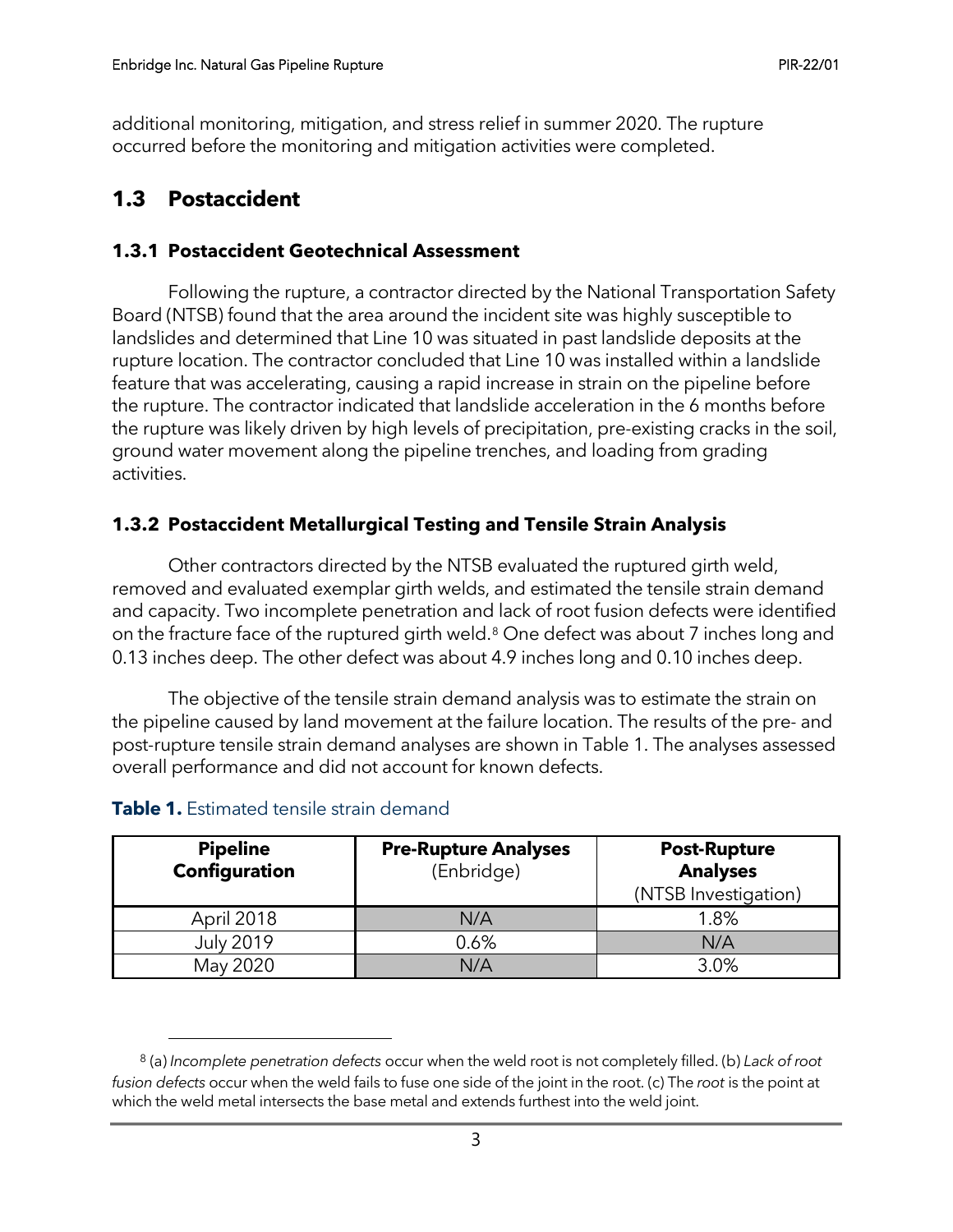Further, tensile strain capacity analysis was performed to determine the amount of strain that a pipe section with a representative girth weld could withstand. The tensile strain capacity was estimated by evaluating exemplar girth welds, fabricating and testing material property samples, and developing a finite element model. The model used to estimate tensile strain capacity explicitly included flaws found in the exemplar girth welds that were up to 4 inches in length. The estimated tensile strain capacity was between 1.3 percent and 2 percent.

#### **1.3.3 Postaccident Actions**

#### **1.3.3.1 Enbridge**

Enbridge issued several new procedures for managing geohazards, including for estimating tensile strain capacity, conducting multidisciplinary reviews, and determining appropriate response actions. Enbridge reported that the new procedures would result in a reduced tensile strain capacity threshold (0.5 percent) on Line 10 in the area where the rupture occurred, which, given the information available before the incident, would trigger a high-priority response action.<sup>[9](#page-3-0)</sup> Additionally, Enbridge acknowledged that the pre-rupture strain demand methodology may have underestimated the actual strain demand. Enbridge indicated that it would continue to work with its contractors to determine whether a different method with an appropriate level of conservatism should be applied.

#### **1.3.3.2 Pipeline and Hazardous Materials Safety Administration**

On June 1, 2020, the Pipeline and Hazardous Materials Safety Administration (PHMSA) issued an amended Corrective Action Order to Enbridge that required corrective actions be taken with respect to Lines 10, 15, and 25 for failures on August 1, 2019, near Danville, Kentucky, and May 4, 2020, near Hillsboro, Kentucky.[10](#page-3-1) The order required Enbridge to reduce the operating pressure of the affected segment, review prior ILI results, and review and assess its emergency response plans, operations, and public awareness program. Further, on December 21, 2021, PHMSA issued a Notice of Probable Violation, Proposed Civil Penalty, and Proposed Compliance Order to Enbridge alleging probable violations related to the Hillsboro accident.

On May 26, 2022, PHMSA issued an advisory bulletin, citing the Hillsboro accident among others, that reminds owners and operators of gas and hazardous liquid

<span id="page-3-0"></span><sup>9</sup> The *high-priority response action* requires a site visit within 48 hours, site-specific monitoring plan within 30 days, immediate pressure reduction or shutdown, and drainage installation, if appropriate, for site-specific conditions.

<span id="page-3-1"></span><sup>&</sup>lt;sup>10</sup> The August 1, 2019, rupture that occurred near Danville, Kentucky, is currently under investigation by the NTSB. Additional information can be found in the public docket for NTSB investigations (number PLD19FR002) by accessing the NTS[B Dockets Link](https://data.ntsb.gov/Docket/Forms/searchdocket) at [www.ntsb.gov.](http://www.ntsb.gov/)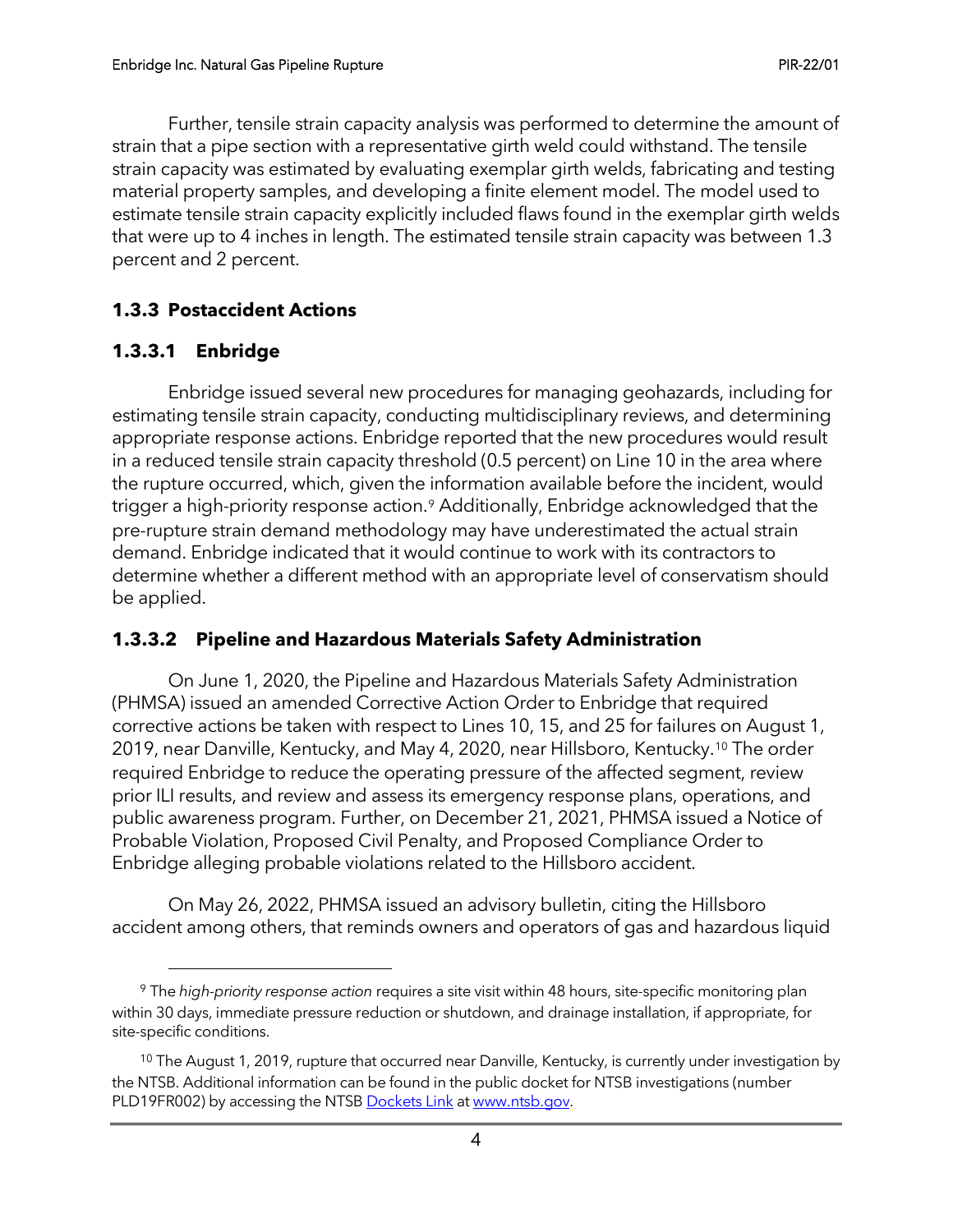pipelines of the potential for damage to pipeline facilities caused by earth movement in variable, steep, and rugged terrain and for varied, changing subsurface geological conditions. The bulletin states that changing weather patterns, including increased rainfall and higher temperatures, can result in flooding, soil saturation, and erosion impacting soil stability surrounding pipeline facilities. PHMSA's advisory bulletin further lists pipeline safety actions operators should consider to ensure pipeline safety.<sup>[11](#page-4-0)</sup>

# **2. Analysis**

In 2018, Enbridge identified the rupture location as a potential geohazard. They took action to analyze the active landslide and started taking steps to mitigate the hazard before the rupture. However, Enbridge's pre-rupture analysis estimated a girth weld tensile strain demand that was at least three times lower than post-rupture analysis later indicated. The post-rupture analysis demonstrated that in April 2018 or earlier Enbridge could have foreseen the likelihood that the tensile strain demand would exceed the strain capacity due to documented land movement at the site.

Like all analyses, tensile strain demand and capacity calculations include certain modeling assumptions and associated uncertainties that must be considered in any decision-making that relies on the results. Notably, Enbridge's pre-rupture analyses did not appropriately consider uncertainties such as weld defects, changes in the slope and direction of the landslide that could increase the susceptibility of the girth welds to fracture, acceleration of the landslide, or the response of the pipeline to these factors. As a result, Enbridge determined that no immediate action was needed to mitigate the identified geohazard threat and therefore did not take necessary actions before the rupture.

As a result of this accident, Enbridge issued new procedures for estimating tensile strain capacity, conducting multidisciplinary reviews, and determining appropriate response actions reporting the new procedures would result in a reduced tensile strain capacity threshold. Further, PHMSA took enforcement action against Enbridge. PHMSA also issued an advisory bulletin on damage to pipeline facilities from earth movement in rugged, steep terrain, citing the Hillsboro accident among recent land movement events.

<span id="page-4-0"></span><sup>&</sup>lt;sup>11</sup> The suggested actions include, but are not limited to, monitoring geological and environmental conditions near facilities, including changing weather patterns; identifying areas surrounding pipelines that may be prone to large earth movement; developing design, construction, and monitoring plans and procedures and developing mitigation measures to remediate identified locations; and tracking changes in ground conditions. For more information, see *PHMSA Advisory Bulletin: Potential for Damage to Pipeline Facilities Caused by Earth Movement and Other Geological Hazards*,

[https://www.phmsa.dot.gov/news/phmsa-advisory-bulletin-potential-damage-pipeline-facilities-caused](https://www.phmsa.dot.gov/news/phmsa-advisory-bulletin-potential-damage-pipeline-facilities-caused-earth-movement-and-other)[earth-movement-and-other.](https://www.phmsa.dot.gov/news/phmsa-advisory-bulletin-potential-damage-pipeline-facilities-caused-earth-movement-and-other)